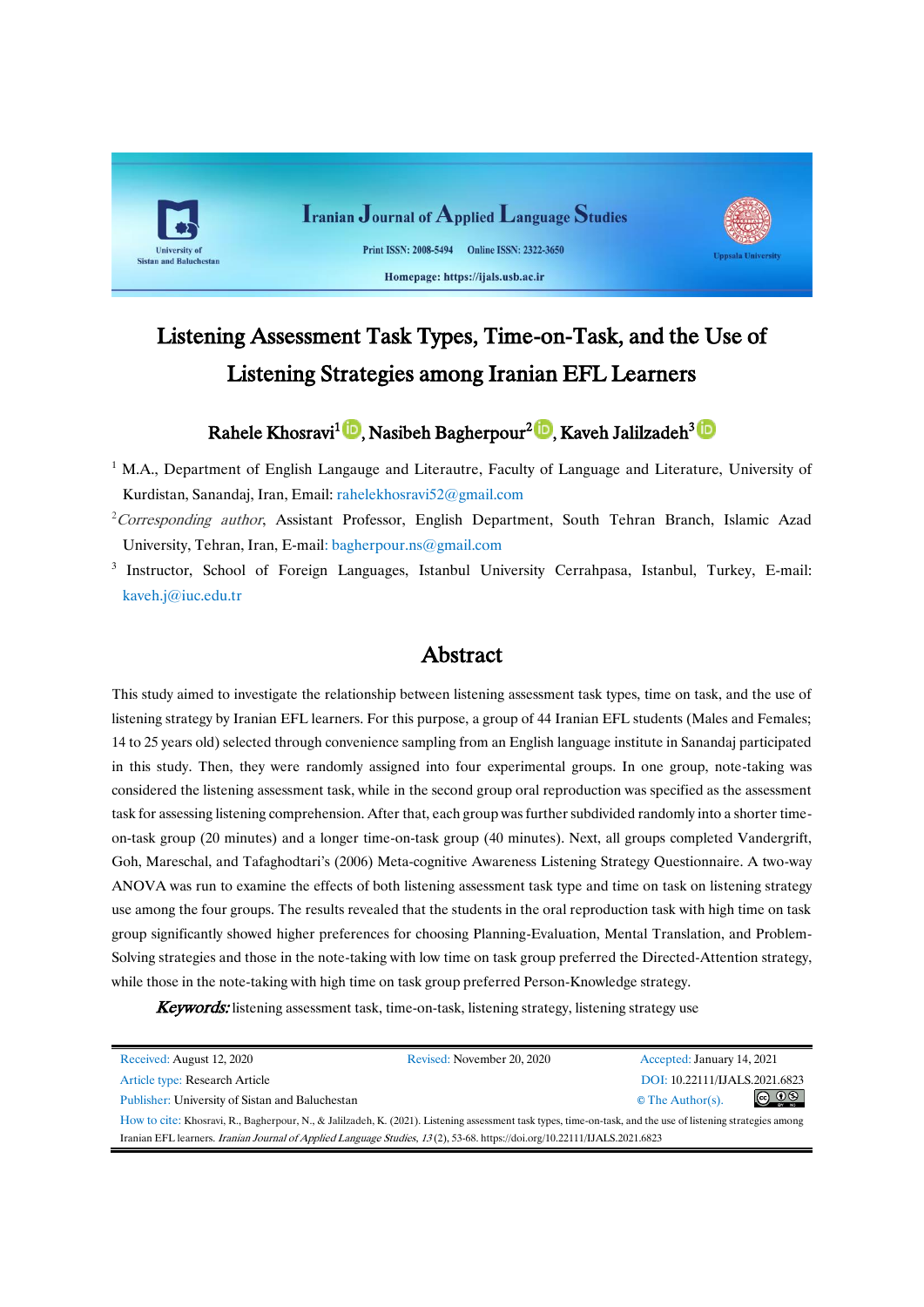## 1. Introduction

The neglect of the listening skill can be attributed to the commonly-held belief that exposure to spoken speech is sufficient for the improvement of L2 learners' listening comprehension (Carter & Nunan, 2001). Task-based language teaching (TBLT) as an offspring of the communicative movement in language teaching is widely recognized by scholars in the field (e.g., Brown, 2007; Ellis, 2003; Skehan, 2003), and Ur (1984) emphasizes the use of task-based instruction for teaching the listening skill because she believes that task-based instruction improves listening comprehension by engaging students in real-life-like activities and experiences and encouraging real processing of language while being centered on the negotiation of meaning through the target language.

Time-on-task refers to the amount of time students spend attending to school-related tasks (Prater, 1992). Prater (1992) distinguishes between three types of classroom time and maintains that Classroom time may be divided into three types: Allocated time, time-on-task, and engaged-learning time. Allocated time is the amount of time scheduled for instruction, time-on-task refers to the number of time students spend attending to school-related tasks, and engaged learning time is the number of time students spend attending to relevant instructional activities (Prater, 1992).

Previous research suggests that there is a high correlation between student achievement and the time teachers allocate to instruction (e.g., Wittrock, 1986). The more time teachers spend instructing, the more their students achieve. However, as Wittrock (1986, p. 289) asserts, "The students' constructive use of the time, not the time per se, affects learning and achievement". Teachers who successfully keep students actively engaged during group or seatwork tasks achieve higher levels of class performance than teachers who do not maintain similarly high levels of task involvement (Englert & Thomas, 1982).

Furthermore, it seems that assessment significantly influences study habits, teaching methods and activities, and the rate and amount of learning. For example, Alderson and Wall (1993) refer to the washback effect of language tests and testing. Also, different instruction and assessment techniques seem to differentially raise language learners' consciousness and alertness towards the learning points in language input which has been greatly emphasized in the literature (e.g., Schmidt, 1990). Similarly, considerable significance has been attached to the role of learning strategies used by language learners in their learning of a second language (O'malley & Chamot, 1990; Oxford, 1990) especially listening strategies (Vandergrift, 1999). Attesting to the importance of such teaching-learning components as task type, engagement, and time-on-task in influencing second language learners' learning and achievement, the question that comes to mind is whether they are interrelated in any way and whether we can predict one by measuring the other. These questions constitute an essential part of the future inquiry in the area of second language learning and development.

As stated above, the literature on second language acquisition recognizes the significance of the number of time learners spend on the learning tasks and activities and of the role of assessment techniques for their consciousness-raising effect in the process of learning a second language. Furthermore, it was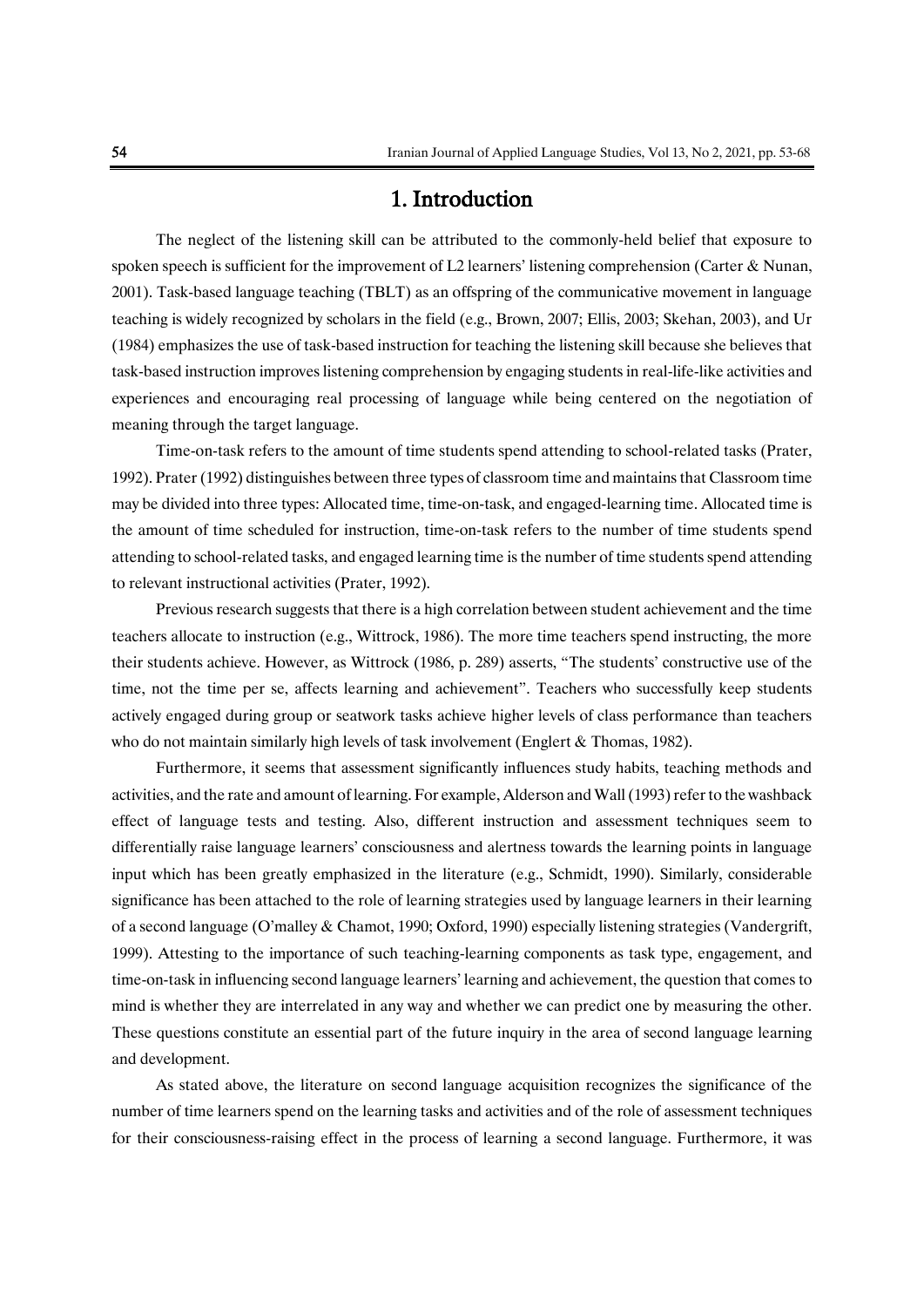mentioned that learning strategies make up an important part of a learner's repertoire of strategies that determine his ultimate success in learning a second language. The interrelationships among these variables have somewhat been investigated with reference to other language skills especially the writing skill (e.g., Ahmad Kord, 2018; Birjandi & Malmir, 2009; Ghavamnia et al., 2013; Salimi, et al., 2012). However, there seems to be little research, if any, investigating the relationship between assessment task types and time-ontask and the development of listening comprehension by EFL students. Therefore, in line with these theoretical and empirical premises about the role of assessment and time-on-task in learning, and considering the significance of learning strategies as an integral component determining students' learning, the present study has aimed at investigating whether there is any significant relationship between listening assessment task types ad time on task on the one hand and the use of listening strategy by EFL learners on the other hand.

## 2. Research Questions

This study has particularly aimed at answering the following questions.

- 1. Does listening assessments task type (note-taking and oral reproduction) influence the listening strategy used by EFL learners?
- 2. Does time-on-task (ToT) interact with listening assessment task type in influencing listening strategy use by EFL learners?

## 3. Method

#### 3.1. Participants

For the purpose of conducting this research project, a group of 50 EFL learners (both male and female, 26 and 24 learners, respectively) were recruited based on convenience sampling. They were studying English at two language institutions across the city of Sanandaj. Co-ordinations were made with the principals of the institutions to select learners with a congruent language proficiency background. To this end, the learners who were at the same level of proficiency according (pre-intermediate level) to the placement standards of the institutions and were studying the same coursebook were included in the design of the study. However, to make sure that they were really homogeneous in their background language proficiency, they were given the Oxford Placement Test (OPT) as a measure of their general English proficiency. Fortunately, they turned out to be at the same level of general English proficiency except for 4 learners whose total scores on the OPT did not fall within one standard deviation above and below the group mean. Those 4 learners were excluded from the study until a number of 46 learners (24 male and 22 female) remained. But, two of the learners (1 male and 1 female) refused to participate in the study. Therefore, the final number of the learners who agreed to be the participants of the study turned out to be 44 (23 male and 21 female). In addition to general English proficiency, their scores in the listening comprehension subsection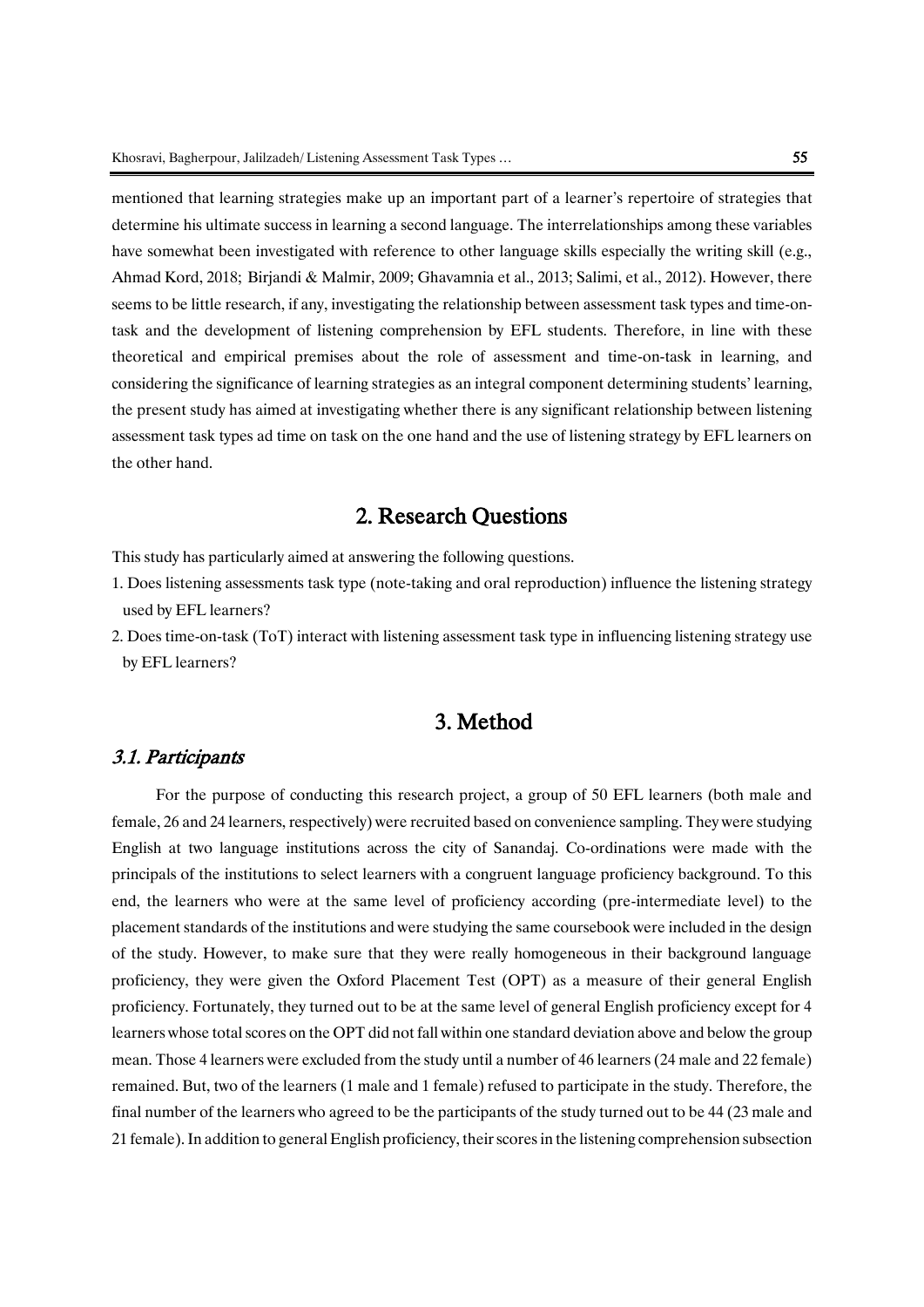were cross-compared which indicated that they were homogeneous in their listening skill as well. Finally, they were randomly divided into two groups as follows: one experimental group with note-taking as the listening assessment task and another one with oral reproduction as the listening assessment task. Next, each of these two groups was subdivided into two groups as follows: one subgroup as the Low Time-on-Task (ToT) and the second subgroup as the High Time-on-Task subgroup. Consequently, there were four groups as follows.

- 1) Note-taking, Low ToT Group (including 11 students, 6 male and 5 female)
- 2) Note-taking, High ToT Group (including 11 students 6 male and 5 female)
- 3) Oral Reproduction Low ToT Group (including 11 students 6 male and 5 female)
- 4) Oral Reproduction High ToT Group (including 11 students 5 male and 6 female)

#### 3.2. Instrumentation

The book *Tactics for Listening* was used as the coursebook for teaching listening comprehension in both language institutions. The Oxford Placement Test (OPT) was used to measure the participants' general English proficiency prior to the experiment. To assess the participants' use of listening strategies, the (2006) Meta-cognitive Awareness Listening Questionnaire constructed by Vandergrift et al. (2006) was employed. It comprises 21 items each rated on a 6-point Likert scale (1=strongly disagree up to 6=strongly agree). The items totally measure 5 discrete categories as follows. The Planning-Evaluation Strategies category is measured by items 1, 10, 14, 20 and 21; the Directed-Attention Strategies category is measured by items 2, 6, 12 and 16; the Person-Knowledge Strategies category is measured by items 3, 8 and 15; the Mental-Translation Strategies category is measured by items 4, 11 and 18; and finally the Problem-Solving Strategies category is measured by items 5, 7, 9, 13, 17 and 19. The reliability of this questionnaire was estimated using Chronbach's Alpha which was 0.87.

#### 3.3. Design

Based on the idea proposed by Mackey and Gass (2005), who state that to test the relationship between or among variables and make predictions about such relationships among variables, research studies are called correlational studies, the present study has been a correlational method study conducted following the ex-post facto design. As this study has aimed at examining the relationship between listening assessment task types and ToT on the one hand and the use of listening strategies by Iranian EFL students, on the other hand, listening assessment task types and ToT were the independent variables as the use of listening strategies as was the dependent variable.

#### 3.4. Data Collection Procedure

First, the research participants were selected, homogenized, and randomly assigned to four experimental groups. One experimental group was specified as the group whose listening comprehension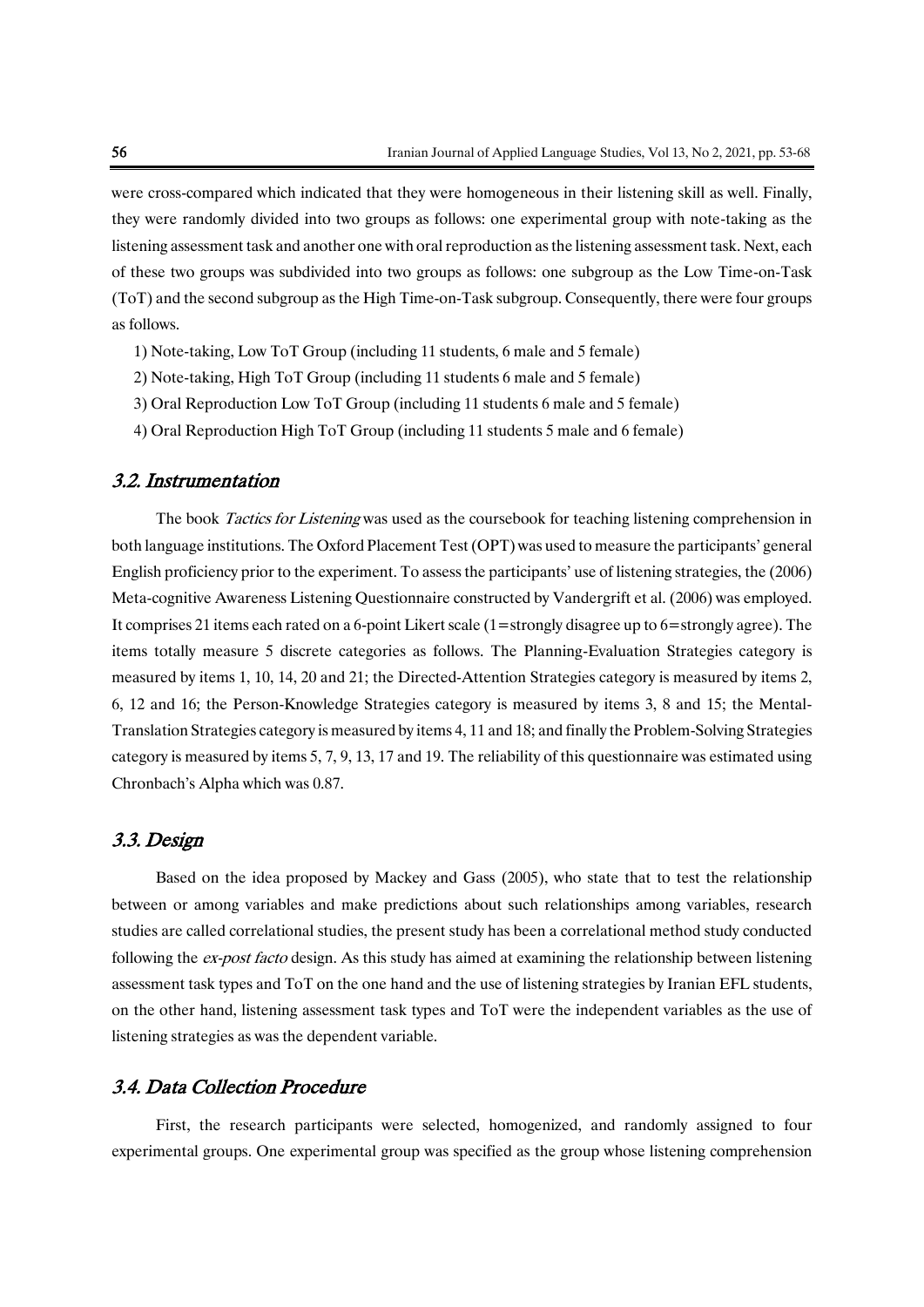was assessed through note-taking as the assessment task with 20 minutes ToT. The second experimental group was defined as the group whose listening comprehension was assessed through note-taking as the assessment task with 40 minutes ToT. The third group was specified as the group whose listening comprehension was assessed through oral reproduction with 20 minutes ToT. The fourth group was the group whose listening comprehension was assessed through oral reproduction with 40 minutes ToT. Then, they were made familiar with listening strategies that second language learners usually employ while listening to target language aural input by the researchers who were the instructors. Finally, they filled out Vandergrift et al.'s (2006) Meta-cognitive Awareness Listening Questionnaire to assess their use of the listening strategies. In order to probe the relationship between listening assessment task types, ToT, and the use of listening strategies, a number of statistical analyses were done on the data collected from the participants.

#### 3.5. Data Analysis

The reliability of the listening strategies questionnaire was checked by calculating Chronbach's Alpha. To answer both research question and test the corresponding research hypotheses about the effect of listening assessment task type and time-on-task on the use of listening strategies by Iranian EFL students, a two-way ANOVA was run.

## 4. Results

To test both research hypotheses of this study, the scores of the four groups on Vandergrift et al.'s (2006) listening strategy use questionnaire were compared through a two-way ANOVA. The results are presented in the following statistical tables below.

#### Table 4.1

Descriptive Statistics of the Participants between-Subjects Factors

|           | Value Label |                     |
|-----------|-------------|---------------------|
| Task type | Or Rep      | $\mathcal{D}$<br>∠∠ |
|           | Note-taking | 22                  |
| ToT       | high ToT    | nn<br>∠∠            |
|           | low ToT     | $\mathcal{D}$<br>∸  |

Table 4.1 shows the grouping of the participants and the corresponding numbers of each group. Table 4.2

| <b>Strategy Categories</b> | ToT      |           | Kolmogorov-Smirnov |                   |
|----------------------------|----------|-----------|--------------------|-------------------|
|                            |          | Statistic | df                 | Sig.              |
| Planning-Evaluation        | high ToT | .263      | 22                 | .096              |
|                            | low ToT  | .151      | 22                 | .200 <sup>°</sup> |
| Directed-Attention         | high ToT | .135      | 22                 | .200 <sup>°</sup> |
|                            | low ToT  | .172      | 22                 | .088              |
| <b>Mental Translation</b>  | high ToT | .233      | 22                 | .083              |
|                            | low ToT  | .228      | 22                 | .074              |
| Person-Knowledge           | high ToT | .212      | 22                 | .110              |
|                            | low ToT  | .135      | 22                 | .200 <sup>°</sup> |
| Problem-Solving            | high ToT | .196      | 22                 | .087              |
|                            | low ToT  | .134      | 22                 | $.200^{\circ}$    |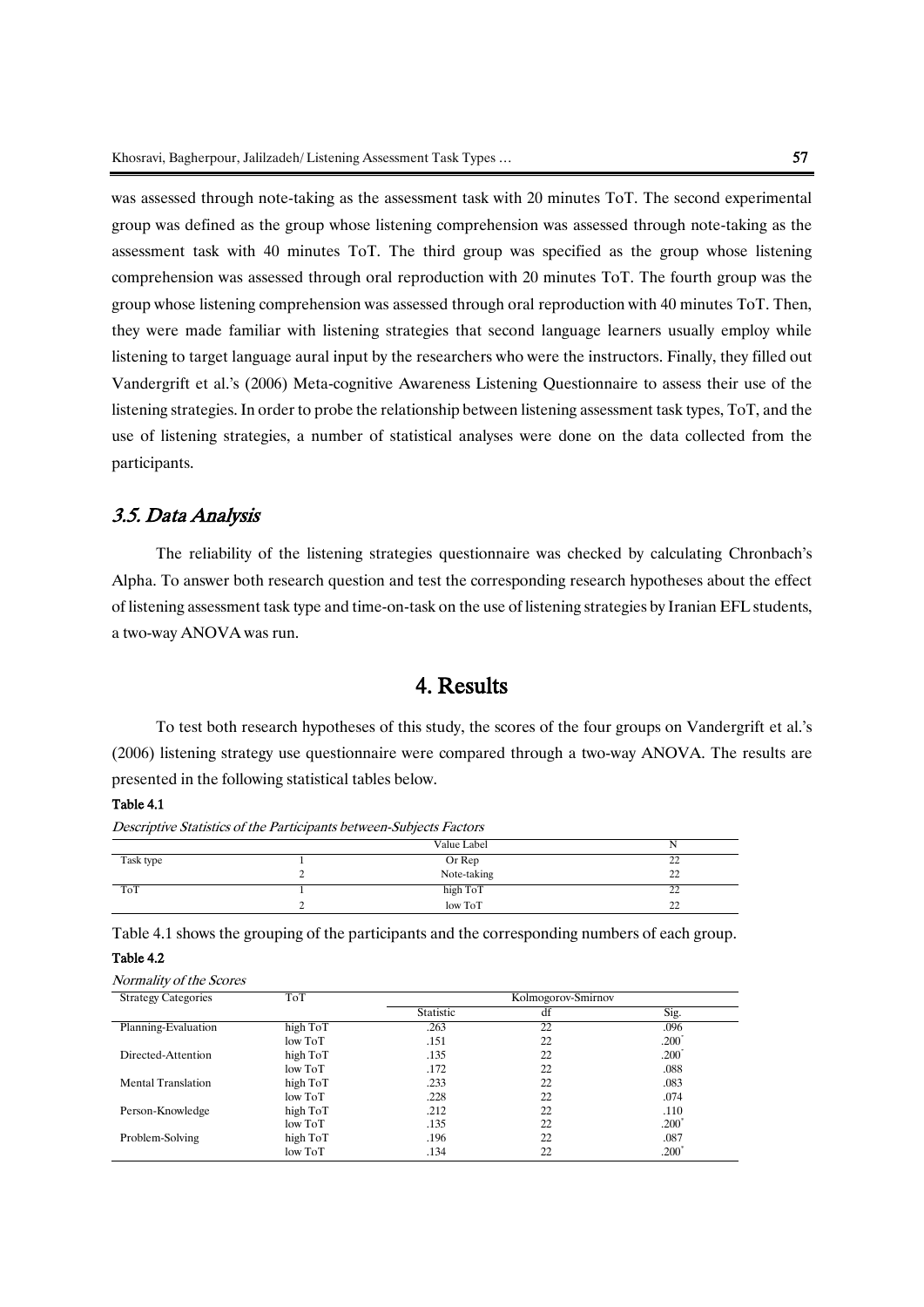Table 4.2 demonstrates the normality of the scores obtained from the different categories of listening strategies. All the obtained scores were normally distributed, which satisfied the normality assumption underlying the two-way ANOVA.

#### Table 4.3

| Dependent Variable: Planning-Evaluation Strategy |          |       |                |             |  |  |  |
|--------------------------------------------------|----------|-------|----------------|-------------|--|--|--|
| Task type                                        | ToT      | Mean  | Std. Deviation | $\mathbf N$ |  |  |  |
| Or Rep                                           | high ToT | 58.91 | 2.914          | 11          |  |  |  |
|                                                  | low ToT  | 23.18 | 9.282          | 11          |  |  |  |
|                                                  | Total    | 41.05 | 19.478         | 22          |  |  |  |
| Note-taking                                      | high ToT | 23.18 | 9.506          | 11          |  |  |  |
|                                                  | low ToT  | 17.91 | 5.665          | 11          |  |  |  |
|                                                  | Total    | 20.55 | 8.099          | 22          |  |  |  |
| Total                                            | high ToT | 41.05 | 19.529         | 22          |  |  |  |
|                                                  | low ToT  | 20.55 | 7.975          | 22          |  |  |  |
|                                                  | Total    | 30.80 | 18.023         | 44          |  |  |  |

Descriptive Statistics of the Planning-Evaluation Strategy

Table 4.3 displays the descriptive statistics on the Planning-Evaluation strategy for the four groups, including the mean, standard deviation, and a number of participants in each group. The results indicated that the highest mean for planning-evaluation strategy (58.91) belongs to the Oral Reproduction/High ToT group.

#### Table 4.4

| Levene's Test of Equality of Error Variances |  |    |          |  |  |
|----------------------------------------------|--|----|----------|--|--|
|                                              |  |    | Sig.     |  |  |
| 4.47                                         |  | 40 | $_{.08}$ |  |  |

As indicated in Table 4.4, there was no significant difference between error variances, which justifies the use of two-way ANOVA ( $F(3, 40) = 4.47$ ,  $P > .05$ ). To check the data in the Table for comparing betweengroup differences, a between-subjects test was performed. The results are presented in Table 4.4 as follows.

#### Table 4.5

| Dependent Variable: Planning-Evaluation Strategy |                         |    |             |         |      |                     |
|--------------------------------------------------|-------------------------|----|-------------|---------|------|---------------------|
| Source                                           | Type III Sum of Squares | df | Mean Square | F       | Sig. | Partial Eta Squared |
| Corrected Model                                  | 11796.068               | 3  | 3932.023    | 72.443  | .000 | .845                |
| Intercept                                        | 41727.841               | 1  | 41727.841   | 768.790 | .000 | .951                |
| Task type                                        | 4622.750                |    | 4622.750    | 85.169  | .000 | .680                |
| ToT                                              | 4622.750                |    | 4622.750    | 85.169  | .000 | .680                |
| Task type *ToT                                   | 2550.568                |    | 2550.568    | 46.991  | .000 | .540                |
| Error                                            | 2171.091                | 40 | 54.277      |         |      |                     |
| Total                                            | 55695,000               | 44 |             |         |      |                     |
| Corrected Total                                  | 13967.159               | 43 |             |         |      |                     |

a. R Squared=.845 (Adjusted R Squared=.833)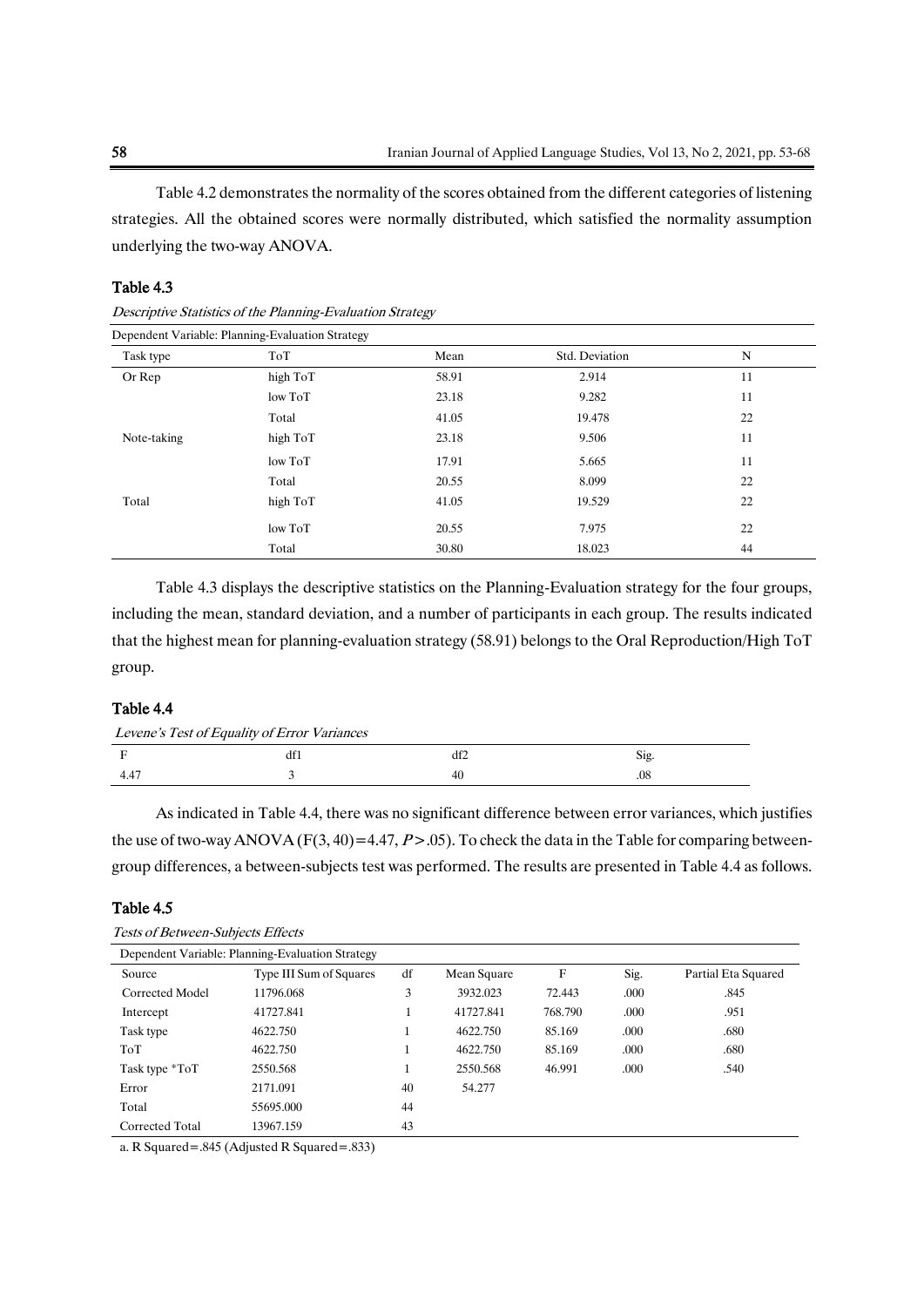As shown in table 4.5, two-way ANOVA indicated that there was a statistically significant interaction effect for task type and time on the task  $[F(1, 40) = 46.991, p < .001]$ , and the effect size was large (partial eta squared=.540). Considering the mean scores in Table 4.3 above, it can be argued that the highest mean for the Planning-Evaluation strategy belongs to the Oral Reproduction listening assessment task types combined with high time on task. Therefore, the two independent variables interacted in influencing this

category of listening strategies.

The main effects for each independent variable separately were also significant, but, due to the significance of the task type\*time-on-task interaction effect, these main effects will not be taken into further consideration.

#### Table 4.6

Descriptive Statistics of the Directed-Attention Strategy

| Dependent Variable: Directed-Attention Strategy |          |       |                |    |
|-------------------------------------------------|----------|-------|----------------|----|
| Task type                                       | ToT      | Mean  | Std. Deviation | N  |
| Oral Rep.                                       | high ToT | 17.73 | 4.407          | 11 |
|                                                 | low ToT  | 24.82 | 8.987          | 11 |
|                                                 | Total    | 21.27 | 7.802          | 22 |
| Note-taking                                     | high ToT | 13.27 | 2.453          | 11 |
|                                                 | low ToT  | 56.82 | 6.765          | 11 |
|                                                 | Total    | 35.05 | 22.832         | 22 |
| Total                                           | high ToT | 15.50 | 4.160          | 22 |
|                                                 | low ToT  | 40.82 | 18.123         | 22 |
|                                                 | Total    | 28.16 | 18.244         | 44 |

Table 4.6 shows the descriptive statistics on the Directed-Attention strategy for the four groups, including the mean, standard deviation, and the number of participants in each group. As shown in Table 4.6, the highest mean on this strategy (56.82) belongs to the Note-Taking/Low ToT group.

#### Table 4.7

| Levene's Test of Equality of Error Variances |  |     |      |  |  |  |
|----------------------------------------------|--|-----|------|--|--|--|
|                                              |  | df2 | Sig. |  |  |  |
| 4 O.                                         |  | 40  |      |  |  |  |

As Table 4.7 indicates, there was no significant difference between error variances, which justifies the use of two-way ANOVA (F(3, 40)=4.07, P > .05). To check the data in the Table for comparing betweengroup differences, a between-subjects test was performed. The results are presented in Table 4.8 as follows.

#### Table 4.8

| Dependent Variable: Directed-Attention |                         |    |             |         |      |                     |
|----------------------------------------|-------------------------|----|-------------|---------|------|---------------------|
| Source                                 | Type III Sum of Squares | df | Mean Square | F       | Sig. | Partial Eta Squared |
| Corrected Model                        | $12792.250^a$           | 3  | 4264.083    | 112.240 | .000 | .894                |
| Intercept                              | 34889.114               |    | 34889.114   | 918.354 | .000 | .958                |
| Task type                              | 2086.568                |    | 2086.568    | 54.923  | .000 | .579                |
| ToT                                    | 7051.114                |    | 7051.114    | 185.600 | .000 | .823                |
| Task type * ToT                        | 3654.568                |    | 3654.568    | 96.196  | .000 | .706                |
| Error                                  | 1519.636                | 40 | 37.991      |         |      |                     |
| Total                                  | 49201.000               | 44 |             |         |      |                     |
| Corrected Total                        | 14311.886               | 43 |             |         |      |                     |

a. R Squared=.894 (Adjusted R Squared=.886)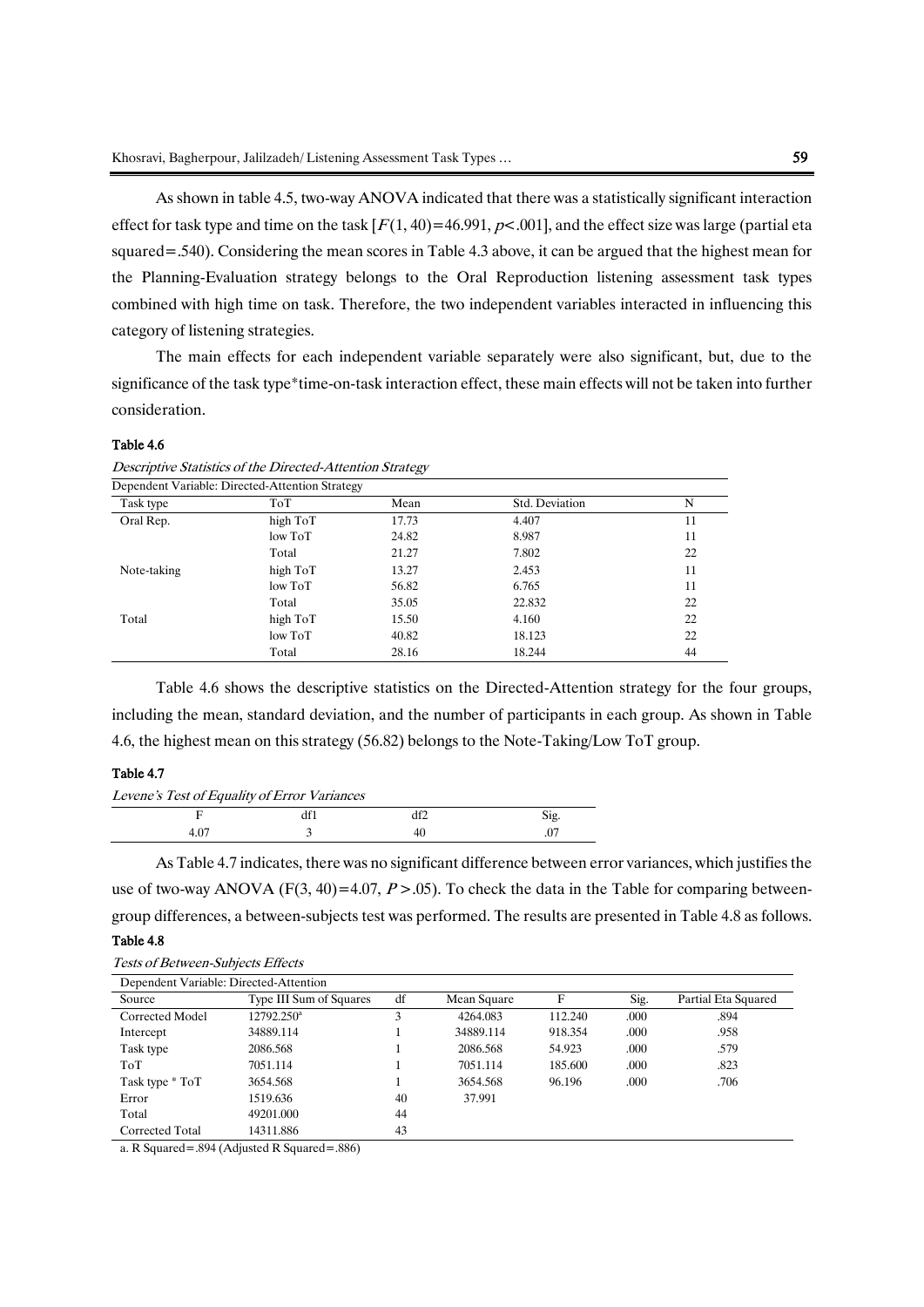As indicated in table 4.8, the results of the two-way ANOVA suggest that there was a statistically significant interaction effect for task type and time on task on using the Directed-Attention strategy by the relevant group  $[F(1, 40) = 96.196, p < .001]$ , and the effect size was large (partial eta squared=.706). With reference to the mean scores in Table 4.6 above, it could be claimed that the highest mean for the Directed-Attention strategy belongs to the Note-Taking listening assessment task types coupled with low time on task. Therefore, the two independent variables interacted in influencing this category of listening strategies. Again, the main effects for each independent variable in isolation were significant, but, as the priority in such circumstances is the interaction effect of both independent variables (which was the case here), their main effects should not be considered.

#### Table 4.9

| Dependent Variable: Mental Translation |          |       |                |    |  |  |  |
|----------------------------------------|----------|-------|----------------|----|--|--|--|
| Task type                              | ToT      | Mean  | Std. Deviation | N  |  |  |  |
| Oral Rep.                              | high ToT | 58.82 | 4.355          | 11 |  |  |  |
|                                        | low ToT  | 18.82 | 6.615          | 11 |  |  |  |
|                                        | Total    | 38.82 | 21.188         | 22 |  |  |  |
| Note-taking                            | high ToT | 19.45 | 4.886          | 11 |  |  |  |
|                                        | low ToT  | 21.45 | 8.618          | 11 |  |  |  |
|                                        | Total    | 20.45 | 6.913          | 22 |  |  |  |
| Total                                  | high ToT | 39.14 | 20.645         | 22 |  |  |  |
|                                        | low ToT  | 20.14 | 7.618          | 22 |  |  |  |
|                                        | Total    | 29.64 | 18.134         | 44 |  |  |  |

|  |  | Descriptive Statistics of the Mental Translation Strategy |  |
|--|--|-----------------------------------------------------------|--|
|  |  |                                                           |  |

Table 4.9 shows the descriptive statistics of the Mental Translation strategy for the four groups, including the mean, standard deviation, and the number of participants in each group. As shown in Table 4.9, the highest mean for this strategy (58.82) belongs to the Oral reproduction/High ToT group.

#### Table 4.10

| Levene's Test of Equality of Error Variances |  |
|----------------------------------------------|--|
|----------------------------------------------|--|

|                | 1.01 | .<br>ul∠ | ה ה<br>$\cup$<br>c |
|----------------|------|----------|--------------------|
| 1.603<br>----- |      | тν       | רט<br>. .          |
|                |      |          |                    |

Table 4.10 indicates that there was no significant difference between error variances, which justifies the use of two-way ANOVA (F(3, 40)=1.603, P > .05). To check the data in Table for comparing betweengroup differences, a between-subjects test was performed. The results are presented in Table 4.11 below.

#### Table 4.11

| <b>Tests of Between-Subjects Effects</b> |  |
|------------------------------------------|--|
|------------------------------------------|--|

| Dependent Variable: Mental Translation |                         |    |             |         |      |                     |  |
|----------------------------------------|-------------------------|----|-------------|---------|------|---------------------|--|
| Source                                 | Type III Sum of Squares | Df | Mean Square | F       | Sig. | Partial Eta Squared |  |
| Corrected Model                        | 12531.455 <sup>a</sup>  | 3  | 4177.152    | 103.862 | .000 | .886                |  |
| Intercept                              | 38645.818               |    | 38645.818   | 960.904 | .000 | .960                |  |
| Task type                              | 3709.455                |    | 3709.455    | 92.233  | .000 | .698                |  |
| ToT                                    | 3971.000                |    | 3971.000    | 98.736  | .000 | .712                |  |
| Task type * ToT                        | 4851.000                |    | 4851.000    | 120.617 | .000 | .751                |  |
| Error                                  | 1608.727                | 40 | 40.218      |         |      |                     |  |
| Total                                  | 52786.000               | 44 |             |         |      |                     |  |
| Corrected Total                        | 14140.182               | 43 |             |         |      |                     |  |

a. R Squared=.886 (Adjusted R Squared=.878)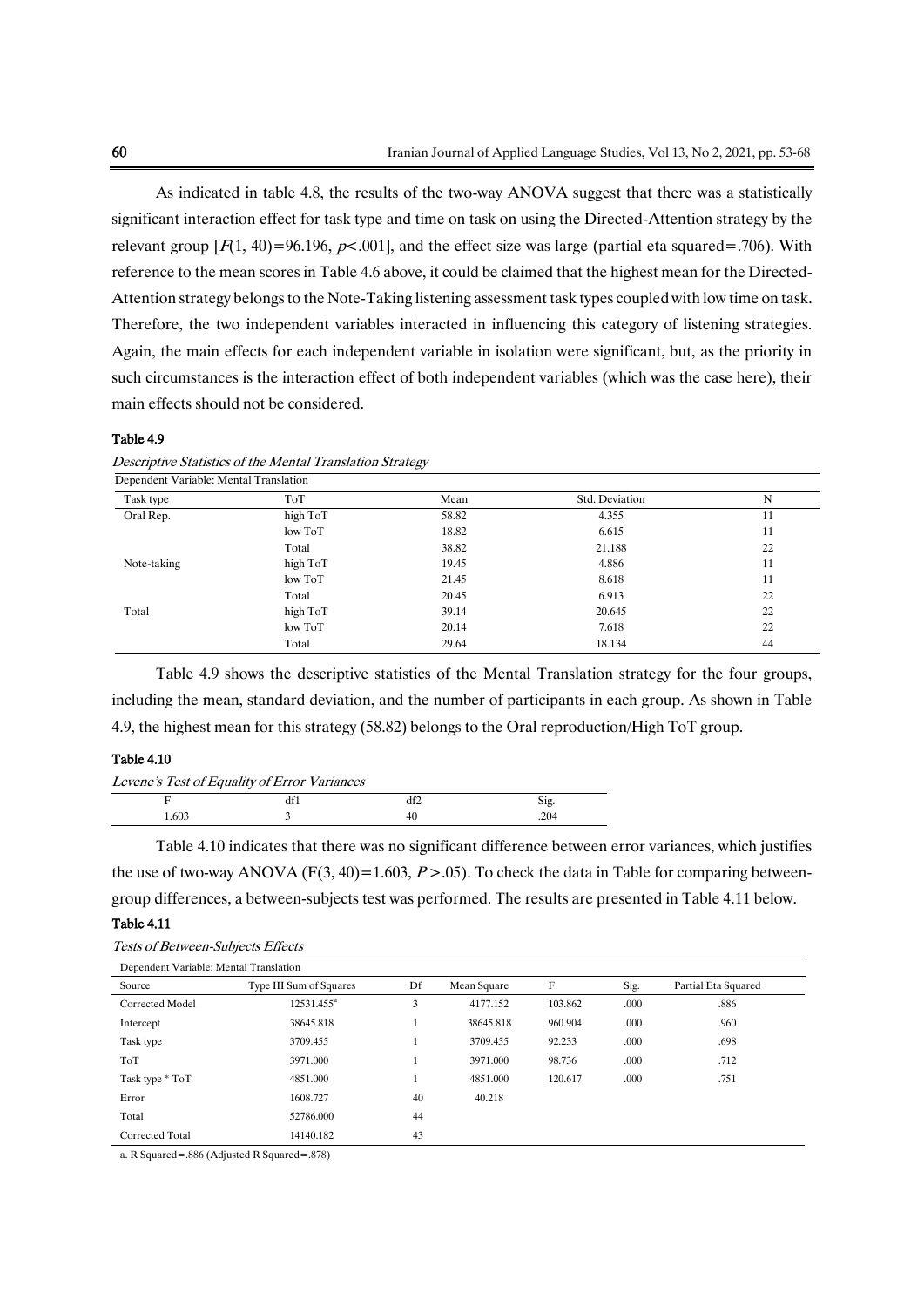Table 4.11 shows the results of a two-way ANOVA for comparing the scores of all four groups on the Mental Translation strategy, indicating a statistically significant interaction effect for task type and time-ontask on using this strategy by the relevant group  $[F(1, 40) = 120.617, p < .001]$ , and the effect size was large (partial eta squared=.751). With reference to the mean scores in Table 4.9 above, it is clearly understood that the highest mean for the Mental Translation strategy was obtained by the Oral Reproduction/High ToT group. Therefore, the two independent variables interacted in influencing this category of listening strategies. The same with previous analyses, the main effects for each independent variable in isolation were significant, but, as the priority in such circumstances is the interaction effect of both independent variables (which was the case here), their main effects should not be considered.

#### Table 4.12

|                                      |          | --    |                |    |  |
|--------------------------------------|----------|-------|----------------|----|--|
| Dependent Variable: Person Knowledge |          |       |                |    |  |
| Task type                            | ToT      | Mean  | Std. Deviation | N  |  |
| Oral Rep.                            | high ToT | 21.00 | 8.343          | 11 |  |
|                                      | low ToT  | 25.18 | 8.577          | 11 |  |
|                                      | Total    | 23.09 | 8.530          | 22 |  |
| Note-taking                          | high ToT | 59.82 | 4.167          | 11 |  |
|                                      | low ToT  | 22.64 | 10.230         | 11 |  |
|                                      | Total    | 41.23 | 20.498         | 22 |  |
| Total                                | high ToT | 40.41 | 20.882         | 22 |  |
|                                      | low ToT  | 23.91 | 9.304          | 22 |  |
|                                      | Total    | 32.16 | 18.024         | 44 |  |

Descriptive Statistics of the Person knowledge Strategy

Table 4.12 shows the descriptive statistics of the Person Knowledge strategy for the four groups, including the mean, standard deviation, and number of participants in each group. As shown in Table 4.12, the highest mean on this strategy (59.82) belongs to the Note-Taking/High ToT group.

#### Table 4.13

| Levene's Test of Equality of Error Variances |    |     |
|----------------------------------------------|----|-----|
|                                              |    | 212 |
| 2.540                                        | 41 |     |

Table 4.13 indicates that there was no significant difference between error variances, which justifies the use of two-way ANOVA (F(3, 40)=2.540, P >.05). To check the data in the Table for comparing between-group differences, a between-subjects test was performed. The results are presented in Table 4.14 below.

#### Table 4.14

| Tests of Between-Subjects Effects    |                         |    |             |         |      |                     |  |  |  |
|--------------------------------------|-------------------------|----|-------------|---------|------|---------------------|--|--|--|
| Dependent Variable: Person Knowledge |                         |    |             |         |      |                     |  |  |  |
| Source                               | Type III Sum of Squares | df | Mean Square | F       | Sig. | Partial Eta Squared |  |  |  |
| Corrected Model                      | 11318.068 <sup>a</sup>  | 3  | 3772.689    | 56.907  | .000 | .810                |  |  |  |
| Intercept                            | 45505.114               |    | 45505.114   | 686.399 | .000 | .945                |  |  |  |
| Task type                            | 3618.205                |    | 3618.205    | 54.577  | .000 | .577                |  |  |  |
| ToT                                  | 2994.750                |    | 2994.750    | 45.173  | .000 | .530                |  |  |  |
| Task type * ToT                      | 4705.114                |    | 4705.114    | 70.972  | .000 | .640                |  |  |  |
| Error                                | 2651.818                | 40 | 66.295      |         |      |                     |  |  |  |
| Total                                | 59475.000               | 44 |             |         |      |                     |  |  |  |
| Corrected Total                      | 13969.886               | 43 |             |         |      |                     |  |  |  |

a. R Squared=.810 (Adjusted R Squared=.796)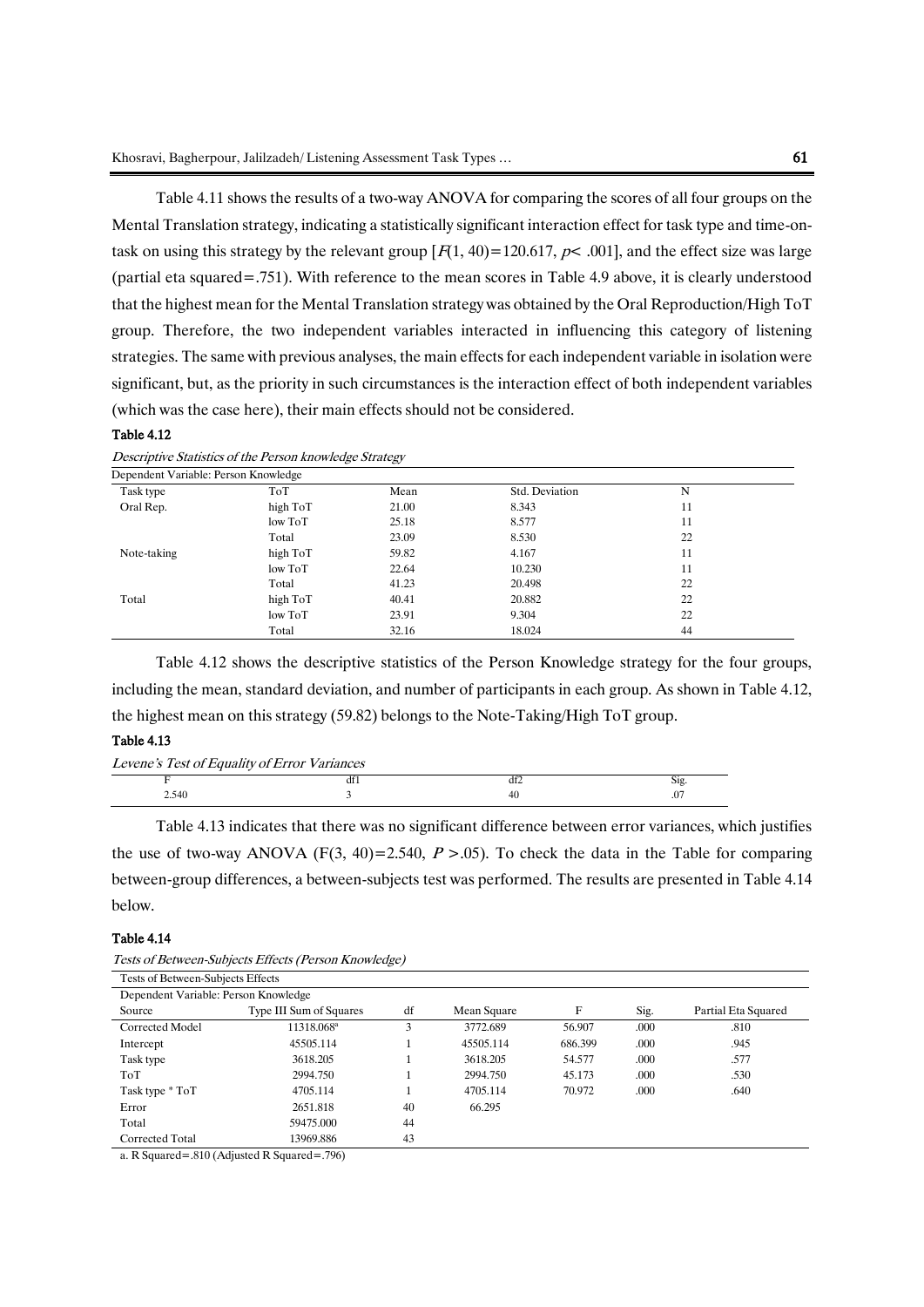Table 4.14 shows the results of a two-way ANOVA for comparing the scores of all four groups on the Person Knowledge strategy, indicating a statistically significant interaction effect for task type and time-ontask on using this strategy by the relevant group  $[F(1, 40) = 70.972, p < .001]$ , and the effect size was large (partial eta squared=.640). A glance at the mean scores in Table 4.12 above will indicate that the highest mean for the Person Knowledge strategy was obtained by the Note-Taking/High ToT group. Therefore, the two independent variables interacted in influencing this category of listening strategies. As was the case with other components of listening strategies, the main effects for both listening assessment task type and timeon-task by themselves on using this strategy were significant, but, when there is a significant interaction effect, the main effects will not be of concern.

#### Table 4.15

|             | Dependent Variable: Problem-Solving Strategy |       |                |    |  |  |  |
|-------------|----------------------------------------------|-------|----------------|----|--|--|--|
| Task type   | ToT                                          | Mean  | Std. Deviation | N  |  |  |  |
| Oral Rep.   | high ToT                                     | 56.73 | 5.689          | 11 |  |  |  |
|             | low ToT                                      | 21.82 | 11.754         | 11 |  |  |  |
|             | Total                                        | 39.32 | 20.051         | 22 |  |  |  |
| Note-taking | high ToT                                     | 21.18 | 12.719         | 11 |  |  |  |
|             | low ToT                                      | 23.82 | 6.210          | 11 |  |  |  |
|             | Total                                        | 22.50 | 9.860          | 22 |  |  |  |
| Total       | high ToT                                     | 39.00 | 20.617         | 22 |  |  |  |
|             | low ToT                                      | 22.82 | 9.231          | 22 |  |  |  |
|             | Total                                        | 30.91 | 17.781         | 44 |  |  |  |

Descriptive Statistics of the Problem-Solving Strategy

Table 4.15 shows the descriptive statistics of the Person Knowledge strategy for the four groups, including the mean, standard deviation, and the number of participants in each group. As Table 4.12 indicates, the highest mean for this strategy (56.73) belongs to the Oral Reproduction/High ToT group.

#### Table 4.16

| Levene's Test of Equality of Error Variances |  |    |      |  |  |
|----------------------------------------------|--|----|------|--|--|
|                                              |  |    | S12. |  |  |
| 4.202                                        |  | 40 | .068 |  |  |
|                                              |  |    |      |  |  |

Table 4.19 indicates that there was no significant difference between error variances, which justifies the use of two-way ANOVA (F(3, 40)=4.202, P>.05). To check the data in the Table for comparing between-group differences, a between-subjects test was performed. The results are presented in Table 4.17 below.

#### Table 4.17

| Dependent Variable: Problem-Solving Strategy |                         |    |             |         |      |                     |  |  |
|----------------------------------------------|-------------------------|----|-------------|---------|------|---------------------|--|--|
| Source                                       | Type III Sum of Squares | df | Mean Square | F       | Sig. | Partial Eta Squared |  |  |
| Corrected Model                              | 9887.091 <sup>a</sup>   | 3  | 3295.697    | 35.547  | .000 | .727                |  |  |
| Intercept                                    | 42036.364               |    | 42036.364   | 453.400 | .000 | .919                |  |  |
| Task type                                    | 3111.364                |    | 3111.364    | 33.559  | .000 | .456                |  |  |
| ToT                                          | 2880.364                |    | 2880.364    | 31.067  | .000 | .437                |  |  |
| Task type * ToT                              | 3895.364                |    | 3895.364    | 42.015  | .000 | .512                |  |  |
| Error                                        | 3708.545                | 40 | 92.714      |         |      |                     |  |  |
| Total                                        | 55632.000               | 44 |             |         |      |                     |  |  |
| Corrected Total                              | 13595.636               | 43 |             |         |      |                     |  |  |

Tests of Between-Subjects Effects (Problem-Solving) Tests of Between-Subjects Effects

a. R Squared=.727 (Adjusted R Squared=.707)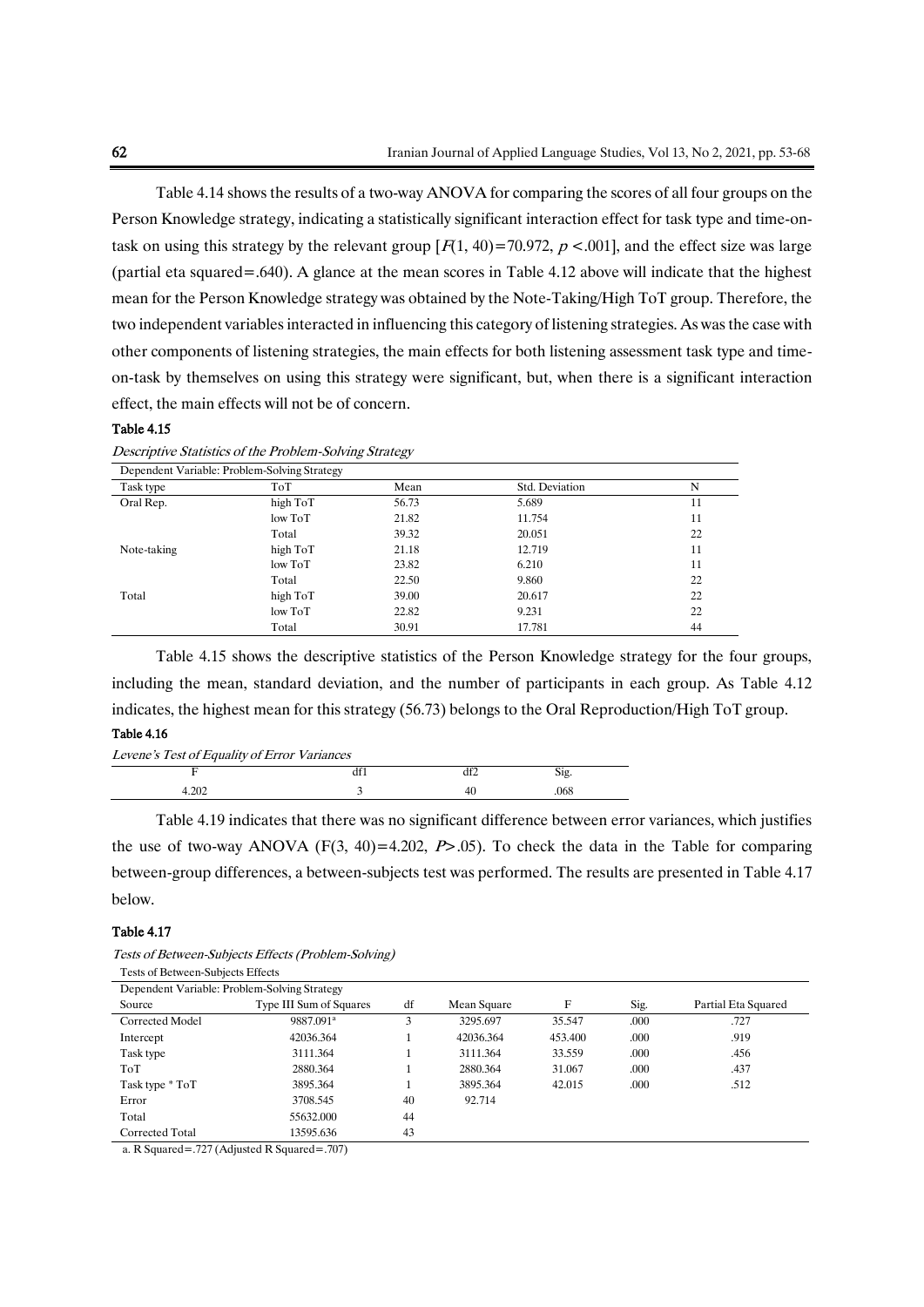Table 4.17 shows the results of a two-way ANOVA for comparing the scores of all four groups on the Problem-Solving strategy, indicating a statistically significant interaction effect for task type and time-ontask on using this strategy by the relevant group  $[F(1, 40) = 42.015, p < .001]$ , and the effect size was large (partial eta squared=.512). A glance at the mean scores in Table 4.15 above will indicate that the highest mean for the Person Knowledge strategy was obtained by the Oral Reproduction/High ToT group. Therefore, the two independent variables interacted in influencing this category of listening strategies. Similar to other components of listening strategies, the main effects for both listening assessment task type and time-on-task by themselves on using this strategy were significant, but, when there is a significant interaction effect, the main effects need not be considered for further analysis

## 5. Discussion and Conclusion

Inspired by the assumed significance of assessment task type and the amount of time spent by learners on particular listening tasks, this study aimed to investigate whether the type of tasks used for assessing language learners' listening comprehension and the amount of time they are given to perform on these tasks would influence the listening strategies that they employ while they are dealing with listening comprehension tasks.

Generally, the results indicated that the students who were required to take notes while listening to audio input with shorter periods of time to perform the listening tasks preferred to rely on the Directed-Attention category of listening strategies, while those with the same assessment requirement but with higher time on task made significantly more use of the Person-Knowledge category of listening strategies. The first finding might be indicating that while taking notes based on the listening materials with a shorter time on the task, the students have to resort to their ability to direct their attention as distinctively as possible on the most important pieces of materials which are significant for comprehending the listening texts or accomplishing a task based on them. That is, note-taking in itself rests on one's ability to extract the relevant pieces of information from an audio or visual text. To do so, they have to concentrate as much as possible in order to grasp the most important ideas and details, an act which is dependent on one's ability to control one's deliberate attention and concentration on something.

The second finding of the relationship between note-taking with longer periods of time on task can be justified by saying that when learners have adequate time for doing a listening task, they feel safe and free to resort to their personal background knowledge to decipher the audio input they are listening to. In other words, in situations where there is less time to be spent on doing a task, the learners have to exclusively rely on the linguistic clues in the text itself rather than referring back to their conceptual schemata to comprehend the newly arriving information through relating it to what they already know.

Another finding was that learners who were required to orally reproduce what they had heard with higher time on task preferred to make use of the Planning-Evaluation category of listening strategies. this could be interpreted by saying that, to be able to orally reproduce a piece of linguistic input especially when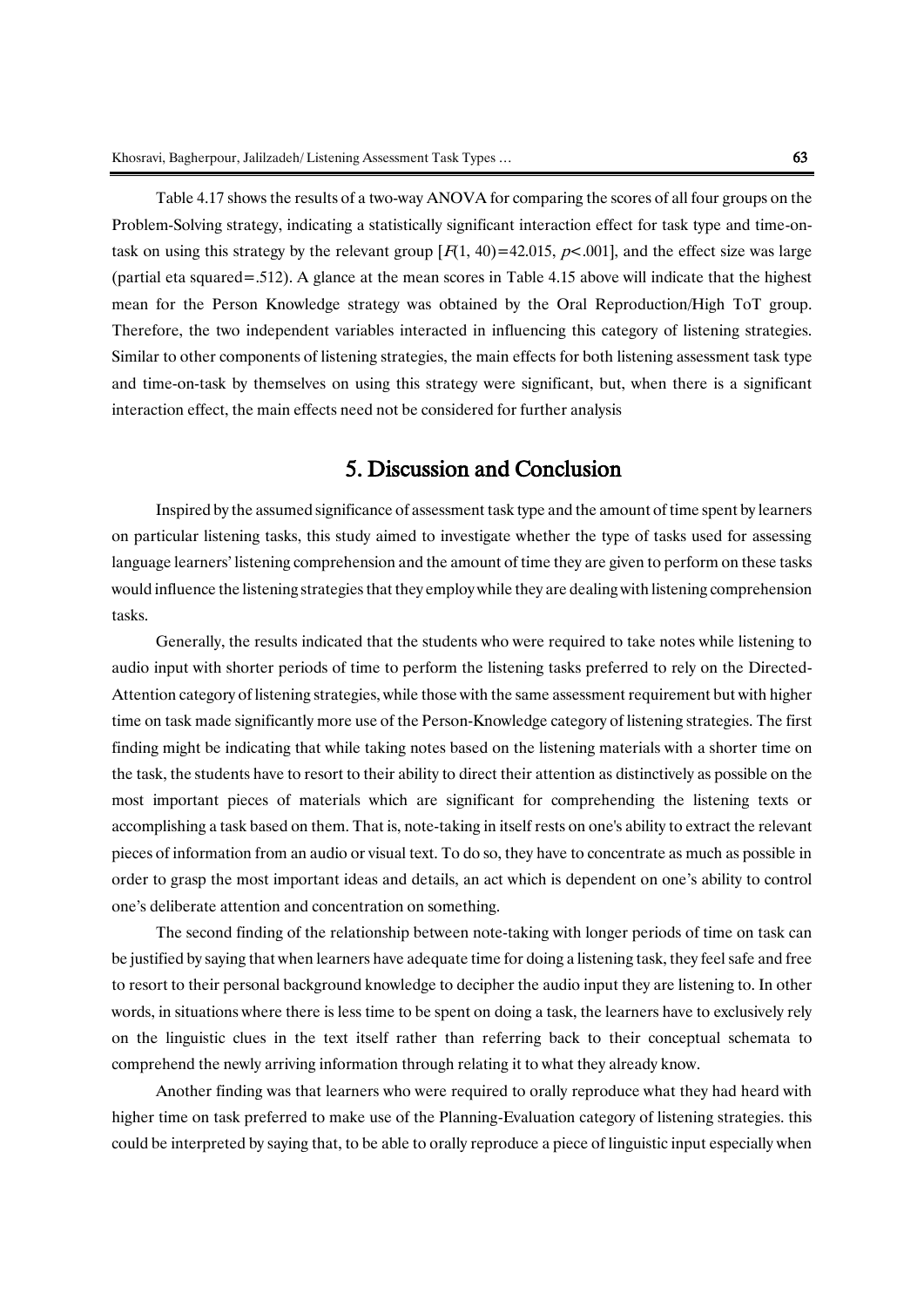there is more time at their disposal, learners should make as much planning as they can so that they would be able to make the right decisions about what to reproduce and how best to reproduce it. In addition to the planning component, they would also have to evaluate the extent to which they have succeeded in accomplishing the tasks efficiently. Therefore, inherent in the nature of oral reproduction as a listening assessment task type coupled with higher time on task is the use of planning and evaluation, which was endorsed by the findings of this study.

Still, a further finding was that oral reproduction together with high time on task encouraged the learners' inclination to use the Mental Translation and Problem-Solving categories of listening strategies. The first part can support the theoretical assumption that when learners have to reproduce an audio text while they are enjoying sufficient time to do the task, they naturally and unconsciously refer to the mother tongue translation of, at least, some parts of the target language text in order to better and more easily understand and remember what they have been hearing and reproduce it in their own language. However, if the same assessment task is combined with less time on task, probably the learners do not have enough time to mentally translate the original message into their first language, because their attentional resources are directed to extracting the main ideas and reproducing them in their own words. The latter part of the finding can also mean that oral reproduction of an original audio text is a demanding task that should be regarded as a problem if there is enough time. So, this finding is naturally and logically grounded because it provides evidence for the same idea.

This study endorses some other previous studies which have addressed similar issues. For example, the b study resembles Ahmad Kord's (2018) study that examined the effect of task complexity and strategic planning time on the writing accuracy of undergraduate EFL learners and showed a significant effect of task complexity under different planning conditions on accuracy as defined in terms of grammatically correct clauses and verb forms. Shabani et al.'s (2018) study also support these findings.

This study endorses some other previous studies which have addressed similar issues. For example, the b study resembles Ahmad Kord's (2018) study that examined the effect of task complexity and strategic planning time on the writing accuracy of undergraduate EFL learners and showed a significant effect of task complexity under different planning conditions on accuracy as defined in terms of grammatically correct clauses and verb forms.

The study also somewhat echoes the finding obtained by Nasirian (2012) who tested the relationship between listening task type (matching, form-filling, labelling, and selecting) and EFL students' proficiency level with their listening comprehension and found that there were significant correlations between labeling, selection and matching tasks and advanced and lower intermediate students' proficiency levels, while only the matching task was significantly correlated to upper-intermediate students' proficiency level. also, Pan and In'nami (2015), exploring the relationship between strategy use, listening proficiency level, task type, and listening comprehension scores of Taiwanese university students, conclude that such strategies as voice and imagery inference and elaboration, and top-down processing strategies were used similarly regardless of learner' proficiency, while other strategies including planning, monitoring and evaluation, linguistic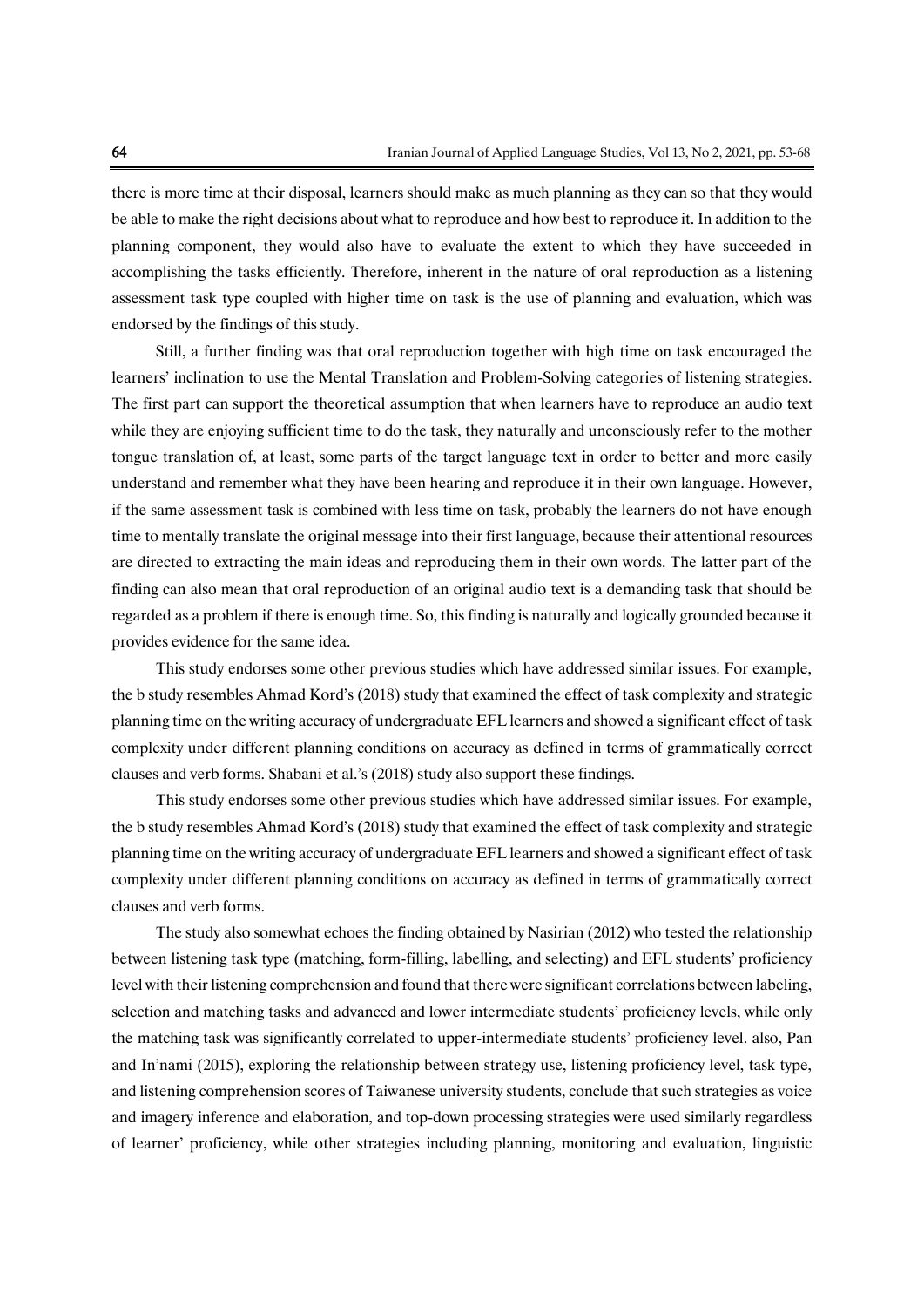inference and elaboration, and bottom-up processing were used by advanced learners more frequently than students at other levels of proficiency. The scope of this study was delimited to the students at the preintermediate level within a specified age range. The inclusion of a sufficient number of participants with different characteristics which would allow a researcher to address many variables in his investigation is a serious practical issue that normally restricts the scope of a study and the present study is no exception.

The conclusion which can be arrived at based on the findings of this study is that some factors influence which strategies are used by language learners while doing listening tasks. Among these factors are task characteristics and the amount of time available to the learners for working on a listening task. Therefore, not all students should be expected to use the same strategies while performing listening tasks, as each type of task necessitates the use of a particular listening strategy.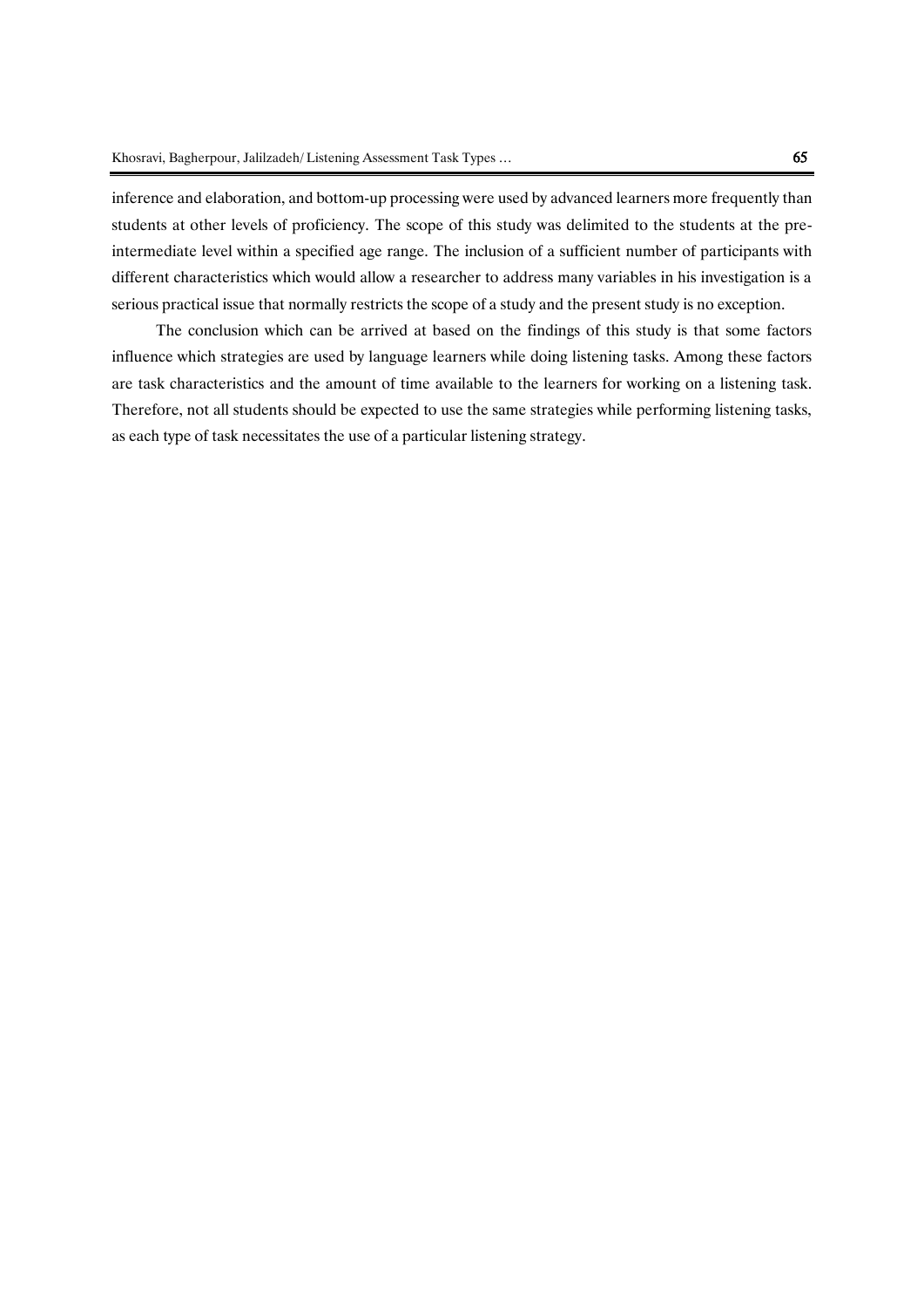## References

- Ahmad Kord, M. (2018). The effect of task complexity and strategic planning time on writing accuracy: A case study of undergraduate students at AMU. International Journal of Language and Linguistics,  $6(1)$ , 1-7.
- Ainsworth, L. (2006). Common formative assessments: How to connect standards-based instruction and assessment. Thousand Oaks, Crown Press.
- Bahrami, M. (2010). The effect of task types on EFL learners' listening ability. Undergraduate Research Journal for the Human Sciences, 9.
- Birjandi, P., & Malmir, A. (2009). The effect of task-based approach on the Iranian advanced EFL learners' narrative vs. expository writing. The Iranian Journal of Applied Language Studies (IJALS), 1(2), 1-23.
- Black, P. J. (1999). Testing: Friend or foe? Theory and practice of assessment and testing. Falmer Press.
- Black, P., & William, D. (1998). Assessment and classroom learning. Assessment in Education, 5(1), 7-74.
- Brindley, G., & Slatyer. H. (2002). Exploring task difficulty in ESL listening assessment, *Language Testing*, 19(4) 369-394.
- Brown, H. D. (2007). Principles of language learning and teaching (Fifth edition). Longman.
- Bruton, A. (2002). From Tasking Purposes to Purposing Tasks. ELT Journal, <sup>15</sup>, 2011, <http://eltj.oxfordjournals.org/content/56/3/280.abstract?sid=49c4bd80-> f8a3-454f-8c93-604fe6f6dca9
- Carter, R., & Nunan, D. (2001). The Cambridge guide to teaching English to speakers of other languages. Cambridge University Press.
- Clarke, S. (2005). Targeting assessment in the primary classroom. Hodden Muurray.
- Ellis, R. (2003). Task-based language learning and teaching. Oxford University Press.
- Englert, C. S., & Thomas, C. C. (1982). Management of task involvement in special education classrooms: Implications for teacher preparation. Teacher Education and Special Education, 5(2), 3-10.
- Gass, S. & Mackey, A. (2002). Frequency effects and second language acquisition: A complex picture?. Studies in Second Language Acquisition <sup>24</sup>, 249–260.
- Ghavamnia, M., Tavakoli, M., & Esteki, M. (2013). The effect of pre-task and online planning conditions on complexity, accuracy, and fluency of EFL learners' written production. Porta Linguarum, 20, 31-43.
- Good, T. (1983). Classroom research: A decade of progress. *Educational Psychologist, 18*, 127-144.
- Hofmeister, A. M., & Lubke, M. (1990). Research into practice: Implementing effective teaching research. Allyn & Bacon.
- Irons, A. (2008). Enhancing learning through formative assessment and feedback. Routledge.
- Kellough, R. D., & Kellough, N. G. (1999). Secondary school teaching: A guide to methods and resources; planning for competence. Upper Saddle River, Merrill.
- Knight, P. (2001). A briefing on key concepts: Formative and summative, criterion and norm-referenced assessment. Assessment Series, No.7. LTSN, Generic Centre.
- Khoshsima, H., & Sadighi Tasuj, Z. (2014). The impact of task types on listening comprehension of Iranian intermediate EFL learners. International Journal of Applied Linguistics and English Literature, 3(3), 97- 103.
- Lamber, D., & Lines, D. (2000). Understanding assessment: Purposes, perceptions, practice. Routledge Falmer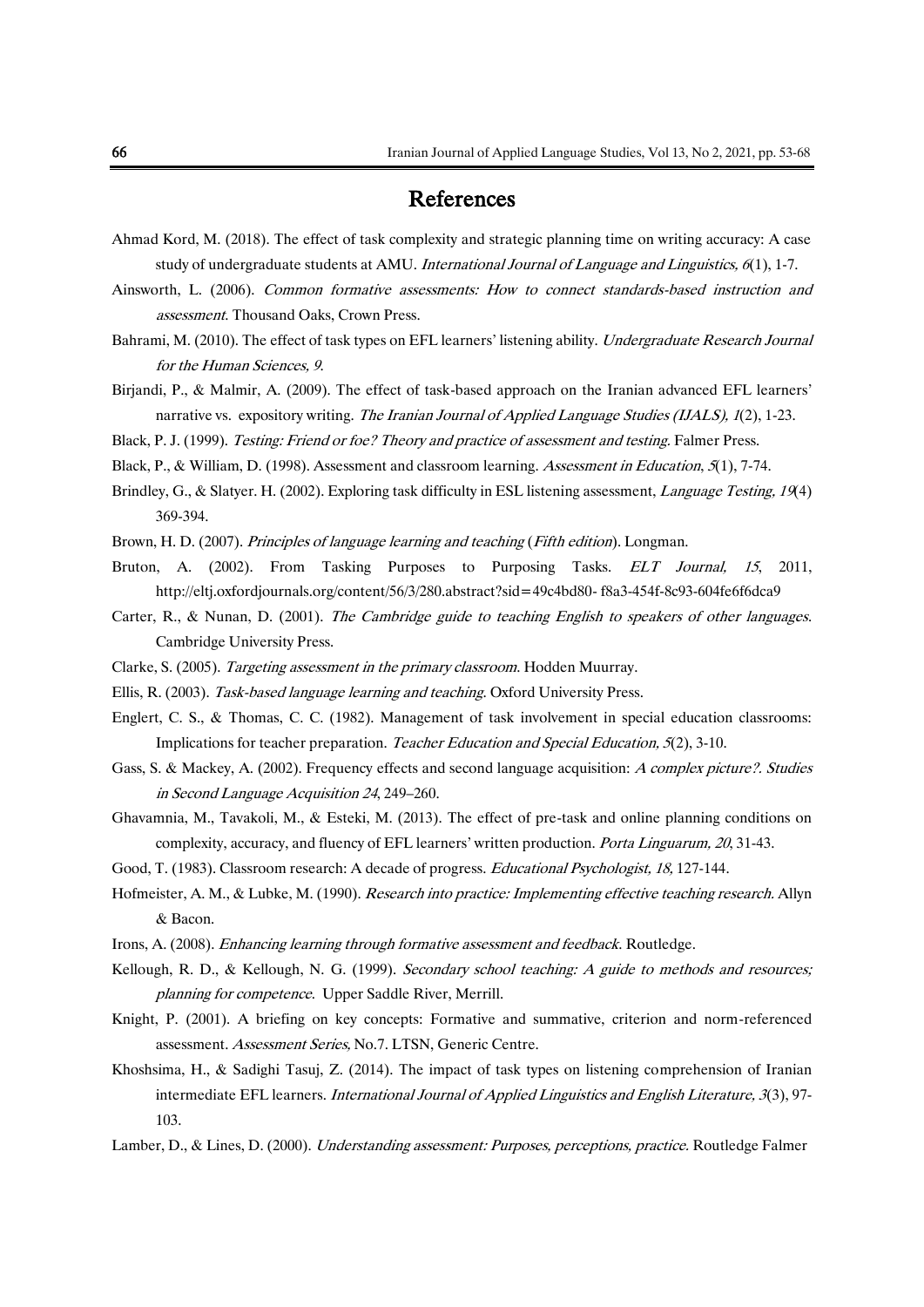- Liao, S. (2012). Listening Strategies and Applications in EFL Classroom. Report on English education resource center of senior high schools in Taiwan. http://english. tyhs. edu. tw/xoops/html/tyhs/teach\_source101/02plan.
- Mackey, A., & Gass, S. M. (2005). Second language research: Methodology and Design. Lawrence Erlbaum Associates
- Miller, C. M. I., & Parlett, M. (1974). Up to the mark: A study of the examination game. Society for Research into HigherEducation.
- Nasirian, M. R. (2012) Task-type and Listening Ability of Iranian Male Learners. Journal of Language Teaching and Research, 3(6), 1144-1149.
- O'Malley, J., & Chamot, A. (1990). Learning strategies in second language acquisition. Cambridge University Press.
- Oxford, R. (1990). Language learning strategies: What every teacher should know. Newbury House.
- Palmer, R. (2014). Listening strategies that develop active listeners. *TESOL Connections*, 1-5.
- Pan, Y. C., & In'nami, Y. (2015). Relationship between strategy use, listening proficiency level, task type, and scores in an L2 listening test. *Canadian Journal of Applied Linguistics*, 18(2), 45-77.
- Passerini, K., & Granger, M. J. (2000). A developmental model for distance learning using the Internet. Computer & Education, 34, 1-15.
- Pelligrino, J. W., Chudowsky, N., & Glaser, R (Eds.) (2001). Knowing what students know: The science and design of educational assessment. National Academies Press.
- Prater, M. A. (1992). Increasing time-on-task in the classroom: Suggestions for improving the amount of time learners spend in on-task behaviors. Intervention in School and Clinic, 28(1), 22-27.
- Rich, H. L., & McNeils, M. J. (1988). A study of academic time-on-task in the elementary school. *Educational* Research Quarterly, 12(1), 37-46.
- Richards, J. C., & Rodgers, T. S. (2001). Approaches and methods in language teaching. Cambridge Language Teaching Library.
- Robinson, P. (2001). Task complexity, task difficulty, and task production: Exploring interactions in a componential framework. Applied Linguistics, 22(1), 27-57.
- Salimi, A., Shafaei, A., & Kuhi, D. (2012). The impact of the generic features of tasks on L2 learners' written production. Elsevier- Social and Behavioral Sciences, 46, 653-662.
- Schmidt, R. (1990). The role of consciousness in second language learning. Applied Linguistics, 11, 129-158.
- Shabani, M. B., Malmir, A., & Arjmand, F. (2018). The contribution of lexical, grammatical, and propositional knowledge preparation to L2 listening comprehension. The Iranian Journal of Applied Language Studies,  $10(2)$ , 175-208.
- Shirani Bidabadi, F., & Yamat, H. (2011). The relationship between listening strategies used by Iranian EFL freshman university students and their listening proficiency levels. English Language Teaching, 4(1), 26- 32.
- Skehan, P. (1996). A framework for the implementation of task-based instruction. Applied Linguistics 17, 38-62. Skehan, P. (2003). Task based instruction. *Language Teaching*, 36(1), 1-14.
- Skehan, P., & Foster, P. (1999). The influence of task structure and processing conditions on narrative retellings. Language Learning, 49(1), 93-120.